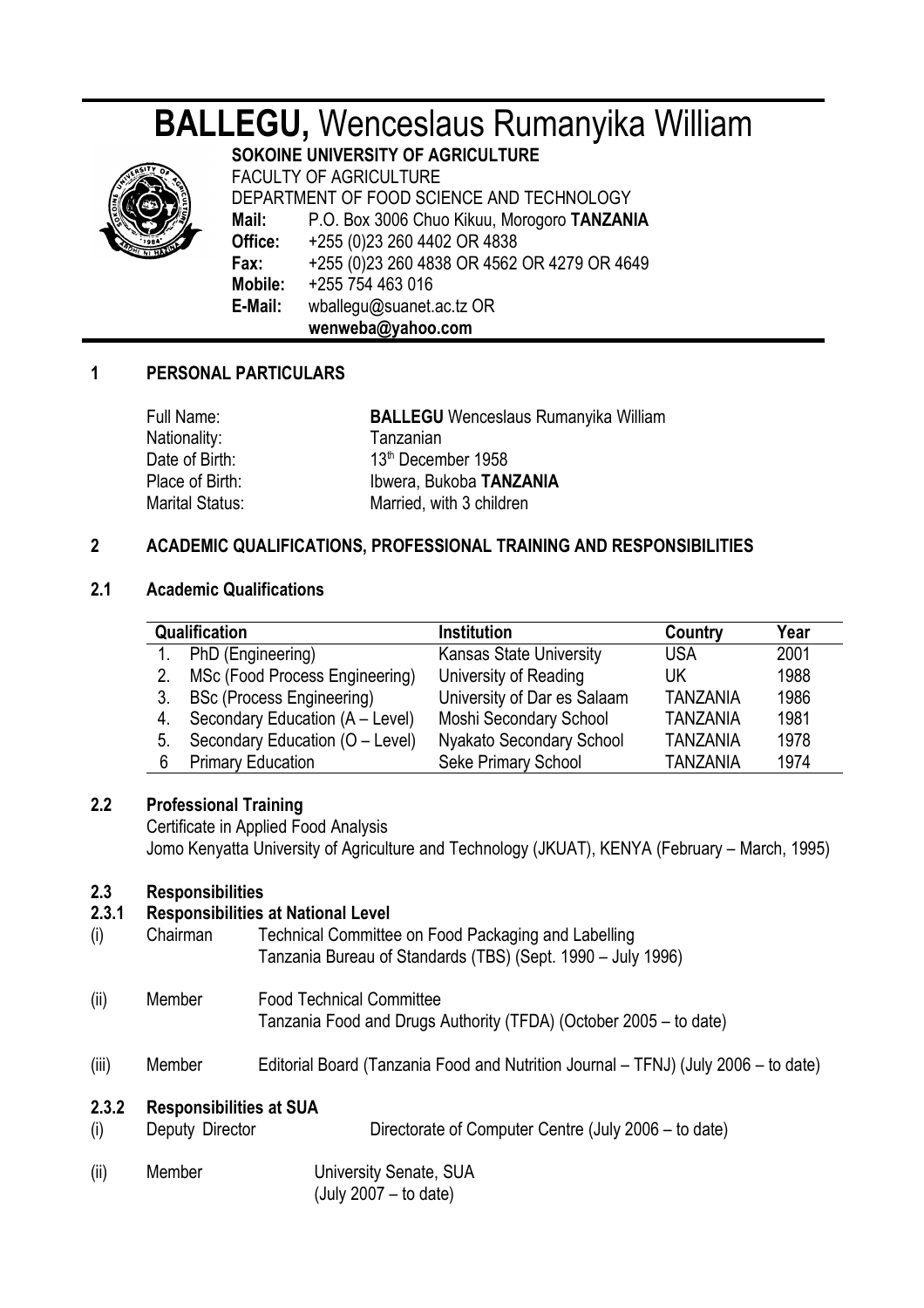- (iii) Member Senate Research and Publication Committee, SUA (July 2006 – to date)
- (iv) Member Board of Solomon Mahlangu Campus (SMC) (July 2006 to date)
- (v) Member Technical Committee for the Matriculation Examinations (July 2002 – June 2005; July 2005 – to date)
- (vi) Member Students Academic Registry Information System (SARIS Team) (for B.Sc. [Food Science and Technology] degree Programme) (July 2002 – June 2005; July 2005 – June 2007; Dec 2007 – to date)
- (vii) Member Room Allocation Committee of SUASAB (July 2006 to date) (SUASAB – Sokoine Univ. of Agric. Students Accommodation Bureau)

## **2.3.3 Membership in Professional Associations**

- (i) Professional Member Tanzania Society of Agricultural Engineers (TSAE); July 1993 to date.
- (ii) Student Member American Society of Agricultural Engineers (ASAE); May 1998 June 2001.

#### **3 EMPLOYMENT RECORD**

#### **3.1 Job Positions held at SUA**

- (i) Senior Lecturer July 2006 to date
- (ii) Lecturer: July 1993 June 2006
- (iii) Assistant Lecturer: July 1989 June 1993
- (iv) Tutorial Assistant: April 1986 June 1989
- (v) First Appointment: April 1986

## **3.2 Work Experience**

## *3.2.1 Teaching Experience*

*(i) Teaching at SUA*

Since 1989 to date, I have taught various courses offered to undergraduate students at SUA in the B.Sc. (Food Science and Technology), B.Sc. (Environmental Sciences and Management) and B.Sc. (Wildlife Management) degree programmes. The courses include;

A: Term System (1989 – 2004)

- Mathematics 1st Year, B.Sc. (FST): 1989 1995.
- Principles of Food Engineering-I 1st Year, B.Sc. (FST): 1989 1991
	- Plant and Equipment Layout and Maintenance 3rd Year, B.Sc. (FST): 1995 96, 2002 2003
	- Technology and the Environment 2nd Year, B.Sc. (ESM): 2002 2003
	- Energy and the Environment 3rd Year, B.Sc. (ESM): 2003
- Technology of Specific Products 4th Year, B.Sc. (FST): 1992 1994.
	- Materials Science for Food Technologists 4th Year, B.Sc. (FST): 1989 1996, 2002 2004
- Pilot Plant Processes 4th Year, B.Sc. (FST): 1989 96, 2002 2004

B: Semester System (2001 – to date)

- Basic Engineering Drawing and Communication 1st Semester, B.Sc. (FST): 2001 to date
- Principles of Food Engineering-I 2nd Semester, B.Sc. (FST): 2001 to date
- Materials Science for Food Technologists 2nd Semester, B.Sc. (FST): 2001 to date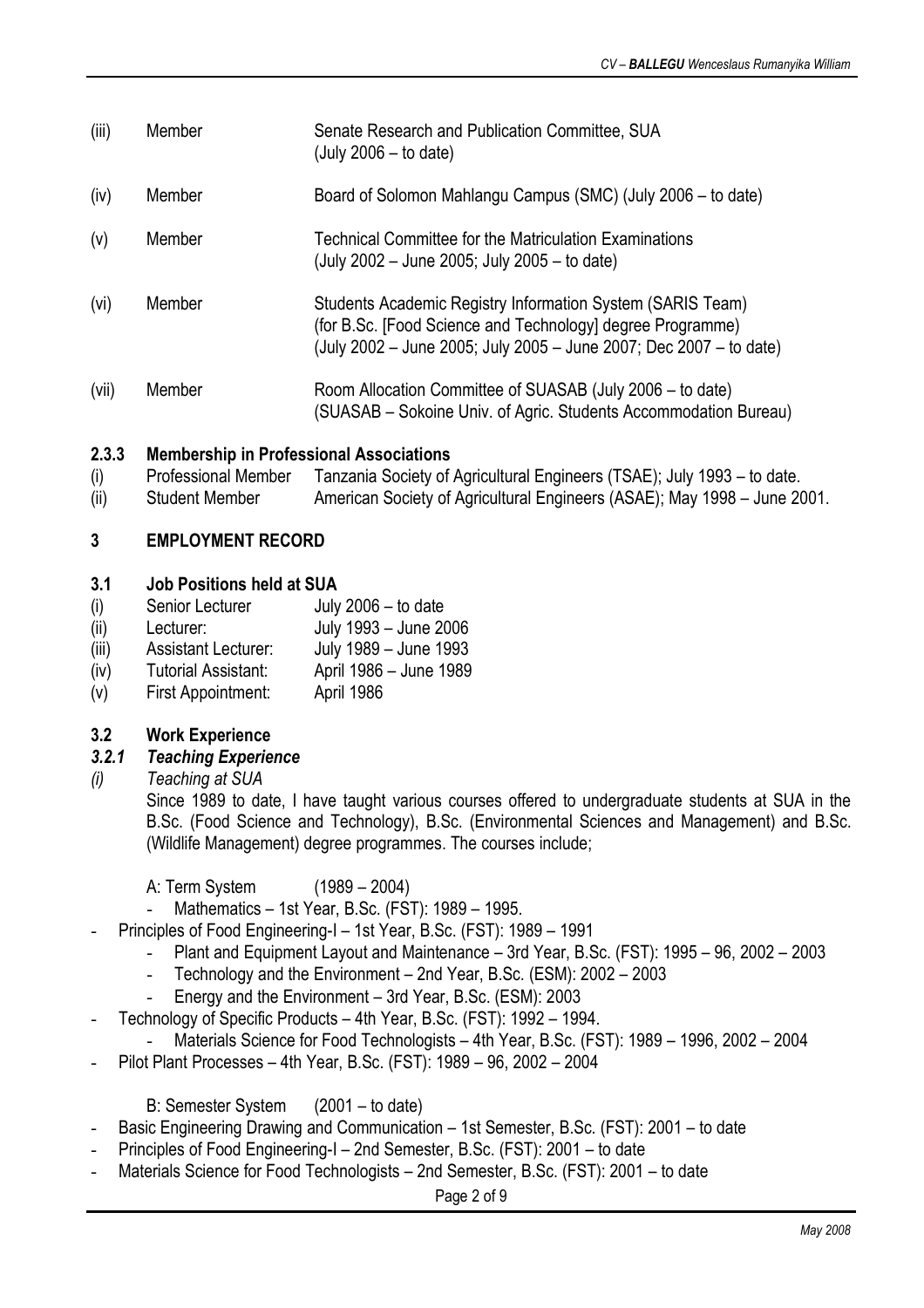- Principles of Food Engineering-II 3rd Semester, B.Sc. (FST): 2006 2007
- Technology and the Environment 4th Semester, B.Sc. (ESM): 2003 to date
- Technology and the Environment 4th Semester, B.Sc. (WLM): 2003 to date
- Pilot Plant Processes 6th Semester, B.Sc. (FST): 2004 to date
- Plant and Equipment Layout and Maintenance 6th Semester, B.Sc. (FST): 2004 to date
- Energy and the Environment 6th Semester, B.Sc. (ESM): 2003 2006
- (ii) *Part-time teaching at Makerere University, UGANDA* Department of Food Science and Technology (9 weeks: May – July, 1991).
- *(iii) Part-time teaching at Kigali Institute of Science, Technology and Management (KIST), RWANDA.* Department of Food Science and Technology (9 weeks: July – September, 2003).

#### *3.2.2 Research Experience*

- (i) I participated fully, as a Graduate Research Assistant (GRA) (1998 2001), in a project titled: *Modification of Wheat Gluten.* This was a five-year multi-disciplinary project, involving several departments at Kansas State University, aimed at producing value-added products from Kansas wheat. The project was funded by (i) The US Department of Agriculture, (ii) Kansas Wheat Growers' Association, and (iii) Kansas State University.
- (ii) I participated fully, as a researcher, in a research project titled: *Development and promotion of improved processing, packaging and storage of sweet potato and cassava for diversification of use and commercialisation of the value added products under smallholder farmer conditions.* This was a threeyear, nine-researcher project funded by the "Tanzania Agricultural Research Programme – Phase 2" (TARP II – SUA Project: funded by NORAD and the Government of Tanzania; 2001 – 2004).
- (iii) I participated fully, as a researcher, in a research project titled: *Promotion of soybean production, processing and utilization for poverty alleviation and improvement of health in Morogoro.* This was a four-year, eight-researcher project funded by the "Future Opportunities and Challenges in Agricultural Learning" (FOCAL/PANTIL Project: funded by NORAD; 2002 – 2006 + 2007).
- (iv) I participated fully, as a researcher and Assistant Project Leader, in a research project titled: *Improved utilization of sorghum and pearl millet in East Africa.* This was a one-year, eight-researcher, multinational project (Tanzania and USA) funded by INTSORMIL (a USA based international organisation supported by the US Department of Agriculture; July 2006 – June 2007.
- (v) I am currently engaged, as a researcher, in a research project titled: *Improvement of cassava production, processing, utilization and marketing for economic growth and improved livelihood in the eastern zone of Tanzania.* This is a four-year, eight-researcher project funded by the "Programme for Agricultural and Natural Resources Transformation for Improved Livelihood" (PANTIL Project funded by NORAD; 2006 – 2009).
- (vi) I am currently engaged, as a researcher and Assistant Project Leader, in a research project titled: "*Diversification of processing and utilization of cassava products through development of fortified soy/cowpea based products for enhancement of nutrition and safety qualities".* This is a two-year, fourteen-researcher, multinational project (Tanzania and Mozambique) funded by the French government through SADC-FIRCOP Programme (December 2006 – September 2009).
- (vii) I am currently engaged, as a researcher and Assistant Project Leader, in a research project titled: *"A strategy to promote increased use of sorghum and millet in East Africa"*. This is a four-year, nine-Page 3 of 9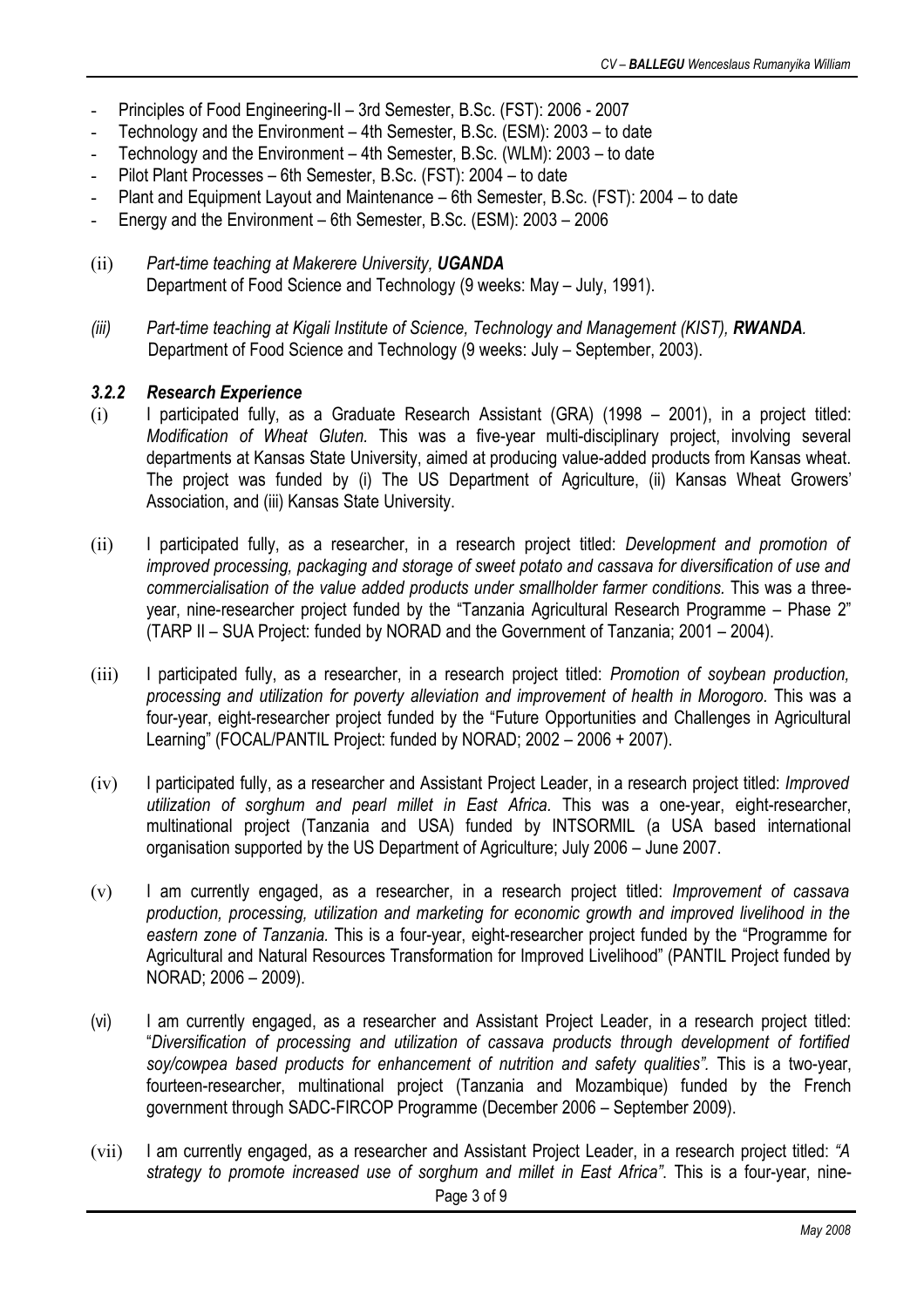researcher, multinational project (USA, Tanzania and Zambia) funded by INTSORMIL (a USA based international organisation supported by the US Department of Agriculture; July 2007 – September 2011.

# *3.2.3 Coordination and Supervision of Industrial Field Practical Training*

Since1989 to date, I have coordinated and supervised Industrial Field Practical Training for B.Sc.(FST) students at SUA. I have consequently visited several food processing industries including; fruit processing (e.g. DABAGA), milk processing (e.g. Royal Dairies), soft drinks processing (e.g. Coca Cola Kwanza), Fish processing (e.g. TANPERCH), cereal processing (e.g. National Milling Cooperation), brewing (e.g. TBL Dar), and meat processing (e.g. Makela Meat Products).

# *3.2.4 Supervision of Final Year Special Projects*

Since 1989 to date, I have supervised and/or co-supervised over 100 Final Year Special Projects. My research areas of interest have primarily been; design, fabrication and testing performance of various village- and household-level machines; establishment of optimum processes for home-made food products; formulation, preparation and testing acceptability of nutritionally improved foods; and surveys on the adequacy of food packaging in the local markets.

## *3.2.5 Supervision of Postgraduate Students*

1) Fratela L. Mapunda (M.A. – Rural Development), 2007 Research Topic: *The role of traditional maize storage techniques on food security*

2) Mtey G. Manyara (currently pursuing M.Sc. Food Science) Research Topic: *Investigation on Wet and Dry Dehulling of Soybeans*

## *3.2.6 Consultancy Experience*

- (i) In June 2002, through the **Bureau for Agricultural Consultancy and Advisory Services** (BACAS), I was engaged by the **Austro-Project Association (APA)** to carryout a consultancy titled: "*Environmental Impact Assessment (EIA) for the Maziwa Business Development Programme in Tanzania (Coastal Zone and Lake Zone)*". The study covered all activities along the milk chain (i.e. urban and peri-urban milk production, pastoral milk production, milk collection, milk processing and marketing in Dar es Salaam, Coast, Mwanza and Mara regions). A 47-page report was prepared, submitted and accepted by the client.
- (ii) In July 2004, I was part of a twelve-man consultancy team engaged by the **Future Opportunities and Challenges in Agricultural Learning** (FOCAL at SUA) to facilitate a ten-day training course named *"Entrepreneurship and Job Market Preparation".* The course was tailor-made for 720 SUA fresh graduates (2004).
- (iii) In May 2005, I was part of a two-man team engaged by **Unilever Tanzania Tea Limited** to carryout a consultancy titled "*Assessment of Carbon Emissions from Wood-Fired Boilers, Diesel-Operated Generators and Diesel-Operated Water Pumps and Work Floor Illumination at Lugoda, Kibwele and Kilima Tea Processing Factories"*. A 22-page report was prepared, submitted and accepted by the client.
- (iv) In May 2007, I was part of a three-man team of a not-for-profit NGO (Seeds of Hope) engaged by the **Social Action Trust Fund** (SATF – a not-for-profit NGO) to carryout a consultancy titled *"Situation analysis of orphans and vulnerable children in Morogoro Urban, Morogoro Rural and Lushoto districts"*. Reports and OVC Registers for each of the three districts were prepared, submitted and accepted by the client.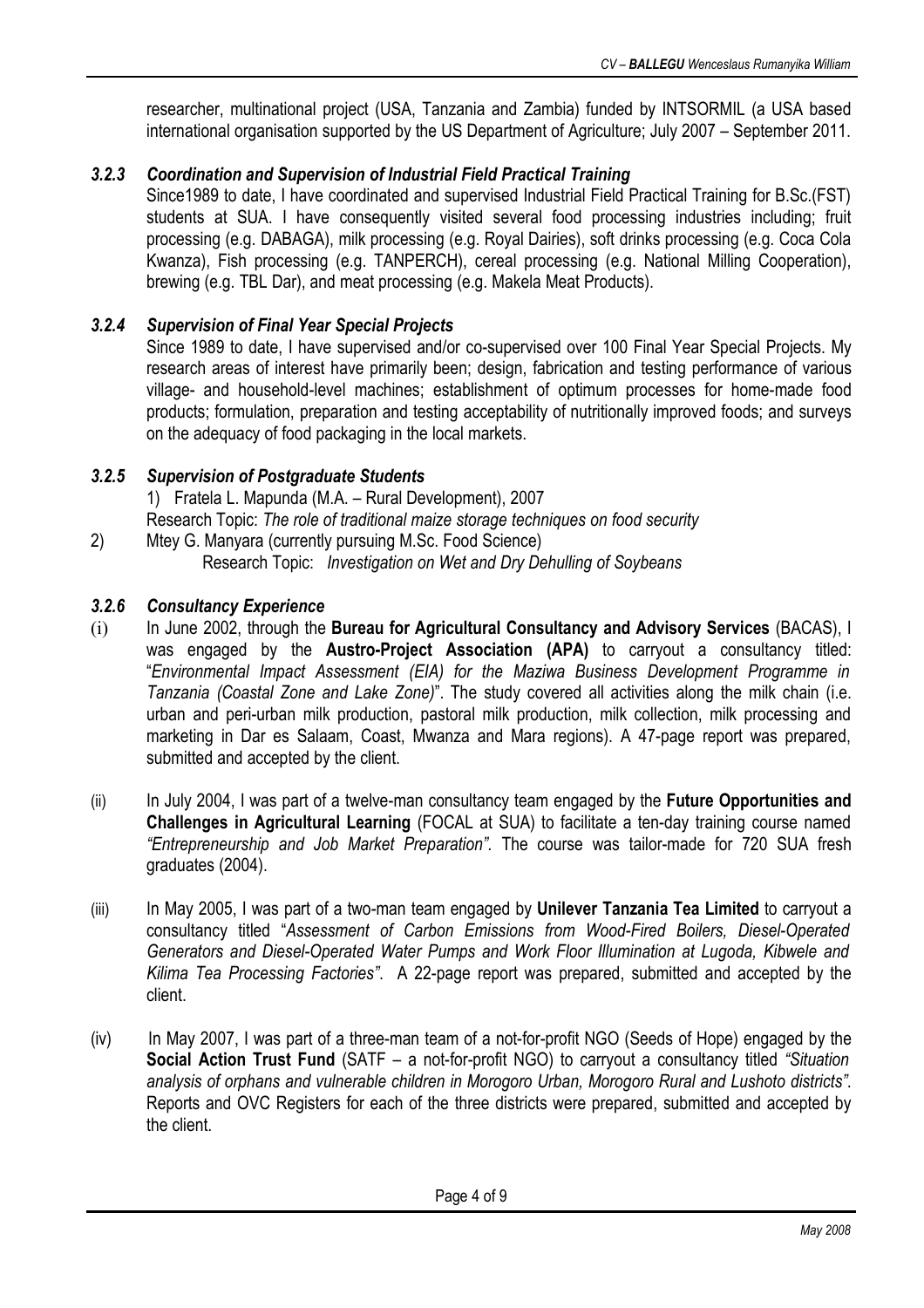# **4 AWARDS AND HONOURS**

## **4.1 Academic Awards and Honours**

- (i) Best student in the course *Plant Design* (1986) Department of Chemical and Process Engineering, Faculty of Engineering, University of D'Salaam
- (ii) Honours (1986): BSc (Engineering) Faculty of Engineering, University of D'Salaam
- (iii) Distinction (1988): MSc (Food Process Engineering) Faculty of Agriculture and Food, University of Reading, UK

## **4.2 Awards and Honours at SUA**

- (i) University-wide Letter of Commendation (1990).
- (ii) Departmental Best Worker, Department of Food Science and Technology (1992).

## **4.3 Scholarly Awards**

- (i) Overseas Development Administration (ODA) (September 1987 August 1988) A one-year full grant to cover all expenses on an MSc program at the University of Reading, UK.
- (ii) Inter-University Council (IUC) for East Africa (May July, 1991) A nine-week full grant to cover all expenses on a part-time teaching mission at Makerere University under the IUC Staff Exchange Program, UGANDA
- (iii) Japan International Cooperation Agency (JICA) (February March, 1995) A one-month full grant to cover all expenses on a Third Regional Group Training Program on *Applied Food Analysis*, at Jomo Kenyatta University of Agriculture and Technology, KENYA
- (iv) Fulbright Scholarship (July 1996 August 1998) A two-year full grant to cover all expenses in the first two years of my PhD programme at Kansas State University. The grant was offered by the United States Information Agency (USIA) through the Institute of International Education (IIE), USA.
- (v) Graduate Research Assistantship (August 1998 May 2001) A three-year Assistantship that enabled me to finish my PhD programme at Kansas State University. The Assistantship was offered by the Department of Biological and Agricultural Engineering, Kansas State University, USA.
- (vi) Kigali Institute of Science, Technology and Management (KIST) (July September 2003) A nine-week paid contract that enabled me accomplish a part-time teaching mission at KIST, RWANDA

# **5 PUBLICATIONS**

## **5.1 Papers in Refereed Journals**

5.1.1 **Ballegu, W.R.W.** (1998): Packaging of Ready-To-Eat Breakfast Cereals for Retail Outlets. *Cereal Foods World* **43** (7): 587 – 589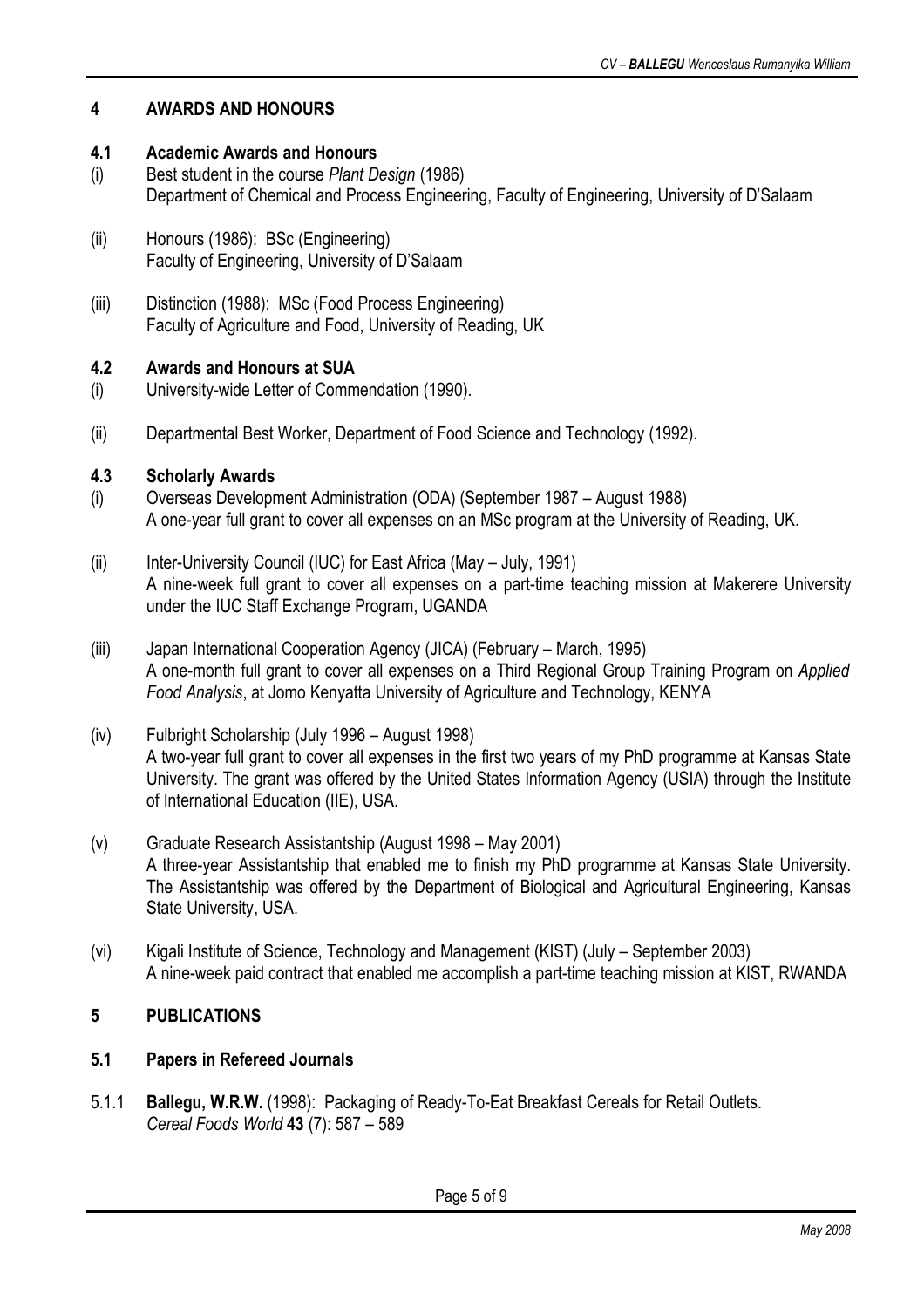- 5.1.2 Silayo, V.C.K., Mpagalile, J.J., **Ballegu, W.R.W.** and Laswai, H.S. (2004): Participatory evaluation and improvement of cassava processing machines for the eastern zone of Tanzania. *Uhandisi Journal*  **27** (2)
- 5.1.3 Tiisekwa, B.P.M., Senkondo, E.M., **Ballegu, W.R.W.** and Kimanya, M. (2005): An Overview of Agro-Processing Industry in Tanzania. *UONGOZI: Journal of Management and Development Dynamics* **17** (1): 69 – 92
- 5.1.4 Chove, B.E., **Ballegu, W.R.W.** Chove, L.M. (2006): Copper and lead levels in two popular leafy vegetables in Morogoro municipality, Tanzania. *Tanzania Health Research Bulletin* **8**(1): 37 – 40
- 5.1.5 Laswai, H.S., Silayo, V.C.K., Mpagalile, J.J. and **Ballegu, W.R.W.** (2006): Improvement and popularisation of diversified cassava products for income generation and food security: A case study of *"kibabu". African Journal of Food, Agriculture and Nutrition Development (AJFAND)* **6** (1): ? – ?
- 5.1.6 **Ballegu W.R.W.**, Laswai, H.S., Mpagalile, J.J., Silayo, V.C.K. and Mansour, H. (2006): Small-scale production and acceptability of wheat-cassava-soy sheeted noodles. *Tanzania Food and Nutrition Journal* **2** (1): 7 – 16
- 5.1.7 Mpagalile, J.J., Silayo, V.C.K., Laswai, H.S., **Ballegu, W.R.W.,** Nyborg, I., Mtunda, K. and Chilosa, N. (2006): Food processing shops as stimulants to dissemination of cassava processing technologies in rural areas of Tanzania. *Tanzania Food and Nutrition Journal* **2** (1): 17 – 23
- 5.1.8 Mpagalile, J.J., Laswai, H.S., **Ballegu, W.R.W.** and Silayo, V.C.K. (2008): The effectiveness of a novel steaming method in improving small scale soybean dehulling. *African Journal of Food, Agriculture and Nutrition Development (AJFAND)*.
- 5.1.9 Mpagalile, J.J., Silayo, V.C.K., Laswai, H.S. and **W.R.W. Ballegu** (submitted): Evaluation of the effectiveness of different storage methods in extending the shelf life of fresh sweet potatoes in Gairo, Tanzania. *International Journal of Food Science and Technology*
- 5.1.10 Silayo, V.C.K., Mpagalile, J.J., **Ballegu, W.R.W.** and Laswai, H.S. (submitted): Prospects of mechanizing cassava chipping in the production of white cassava flour in Tanzania. *Bunda College Journal of Agriculture, Environmental Science and Technology (BCJAEST)*

## **5.2 Papers in Proceedings**

- 5.2.1 Chove, B.E. and **Ballegu, W.R.W.** (1993): Performance of a Rotating Vegetable Solar Dryer. *Proceedings of the Tanzania Society of Agricultural Engineers* (TSAE) (Ed. Hatibu, N. and Simalenga, T.E.) Vol.5: 60 – 69
- 5.2.2 **Ballegu, W.R.W.** (1995): Processing of Green Leafy Vegetables: Nutrient Loss Due to Blanching and Subsequent Drying of Cowpea Leaves (*Vigna* unguiculata). *Proceedings of the Third Group Training Programme on Applied Food Analysis,* (Ed. L.E. Wongo, P.M. Kutima, C. Kiiyukia, H. Koaze, and C.A. Onyango) 38 – 47
- 5.2.3 **Ballegu, W.R.W.**, Chung, D.S., Kim, Y.S. and Seib, P.A. (2000): Hydrothermal Processing of Wheat Gluten Isolate: Effect on Rheological Properties. *Proceedings of the 2000 Annual Meeting of the American Association of Cereal Chemists (AACC).* Kansas City – Missouri, November 5 – 9, 2000. p.  $69 - 73$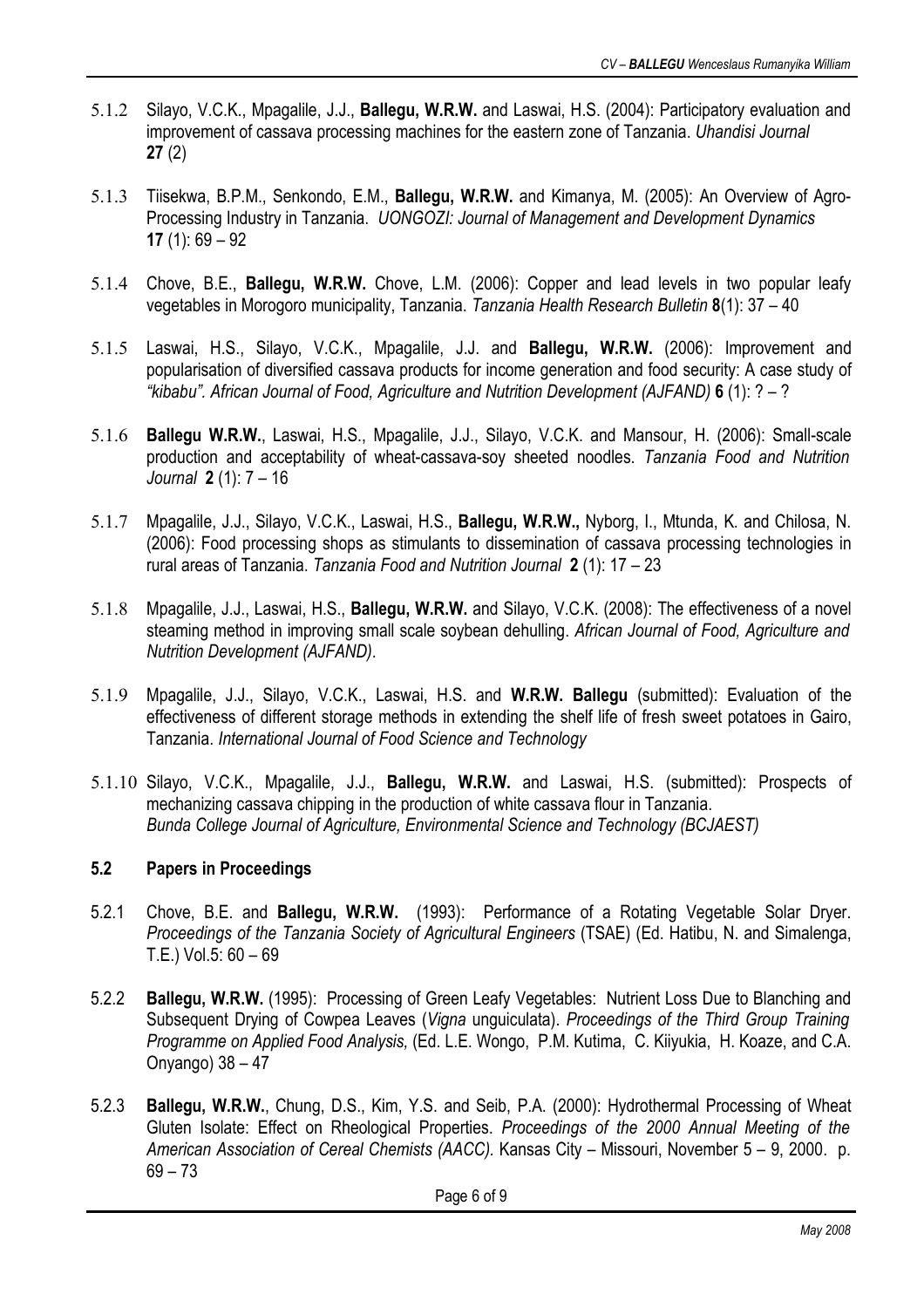- 5.2.4 Tiisekwa, B.P.M., Senkondo, E.M., **Ballegu, W.R.W.** and Kimanya, M. (2003): Situational Analysis of Agro-Processing Industry in Tanzania. A Lead Paper in the *Proceedings of the Second Collaborative Research Workshop on Food Security, TARP II-SUA.* Kinabo, L.D.B., Malimbwi, R.E., Lyimo-Macha, J.G., Makungu, P.J., Nyaki, A.A. and Madata, C.S. (Ed.) p. 21 – 35
- 5.2.5 Silayo, V.C.K., Mpagalile, J.J., **Ballegu, W.R.W.**, Laswai, H.S., Mtunda, K., Chilosa, D.N. and Nyborg, I. (2004): Strategic processing of cassava into flour for maximisation of profits: Experience from the eastern zone of Tanzania. *Proceedings of the Third Collaborative Research Workshop Jointly Organised by The Ministry of Agriculture and Food Security and Sokoine University of Agriculture* held in Morogoro, 24 – 26 May 2004. p. 236 – 245
- 5.2.6 Laswai, H.S., Silayo, V.C.K., Mpagalile, J.J., **Ballegu, W.R.W.**, Nyborg, I., Mtunda, K. and Chilosa, D.N. (2004): Chemical composition, acceptability and economic value of cassava-wheat substitutions in buns, chapatti and bread. *Proceedings of the Third Collaborative Research Workshop Jointly Organised by The Ministry of agriculture and Food Security and Sokoine University of Agriculture* held in Morogoro, 24 – 26 May 2004. p. 228 - 235
- 5.2.7 Silayo, V.C.K., Laswai, H.S., Mpagalile, J.J., **Ballegu, W.R.W.**, Mtunda, K.J., Chilosa, D.N., Nyborg, I. and Makungu, P.J. (2003): Testing and Modification of Cassava Grating and Chipping Technologies for Producing Diversified Cassava Based Products in Tanzania. *Proceedings of the Second Collaborative Research Workshop on Food Security, TARP II-SUA.* Kinabo, L.D.B., Malimbwi, R.E., Lyimo-Macha, J.G., Makungu, P.J., Nyaki, A.A. and Madata, C.S. (Ed.) p. 272 – 280.
- 5.2.8 Laswai, H.S., Yesaya, D., **Ballegu, W.R.W.,** Mpagalile, J.J., Kulwa, K., Silayo, V.C.K. and Kadigi, R. (2007): Soybean bean flavour: A novel way of eliminating the problem by resource poor households. Paper presented at the PANTIL Second Annual Research Conference, Morogoro Hotel, TANZANIA 15<sup>th</sup> – 17<sup>th</sup> October 2007 (Ed. YTR, IUY, jhg) pp. 249 – 255.
- 5.2.9 Laswai, H.S., Kilimali, E.V., **Ballegu, W.R.W.,** Mpagalile, J.J., Kulwa, K., Silayo, V.C.K. and Kadigi, R. (2007): Chemical composition and acceptability of soybean *"kashata"* snack. Paper presented at the PANTIL Second Annual Research Conference, Morogoro Hotel, TANZANIA 15<sup>th</sup> - 17<sup>th</sup> October 2007 (Ed. YTR, IUY, jhg) pp. 249 – 255.

## 5.3 **Conference Poster**

5.3.1 Mpagalile, J.J., Silayo, V.C.K., **Ballegu, W.R.W.** and Laswai, H.S. (2003): Post harvest research on sweet potato and cassava: Experience from Sokoine University of Agriculture (SUA), Morogoro, Tanzania. *A Poster Presented at The Thirteenth Symposium Of The International Society For Tropical* Root Crops (ISTRC). AICC Arusha, 10<sup>th</sup> – 14<sup>th</sup> November, , TANZANIA.

## 5.4 **Dissermination Materials**

5.4.1 Lekule, F.P., Silayo, V.C.K., Shem, M., Laswai, H.S., Mutayoba, S.K., Mpagalile, J.J., Laswai, G.H., Sarwatt, S.V., Makindara, J.R., Mbwile, R.P., **Ballegu, W.R.W.**, Mtunda, K., Malole, J., Chilosa, D., and Nyborg, I. (2004): *Muhogo na viazi vitamu kwa biashara.* A chapter in a monograph *"Usambazaji wa Teknolojia, Juzuu namba 3: "USINDIKAJI, MASOKO na MATUMIZI ya MAZAO ya KILIMO"* A monograph targeting extension officers, at various levels, in cassava and sweet potato growing areas. (Editors: V. Muhikambele, F.P. Lekule, L.D.B. Kinabo and E.K. Batamuzi). Published by TARP II-SUA Project (TS2-94, ISBN 9987-9006-3-1) pp. 26 – 47.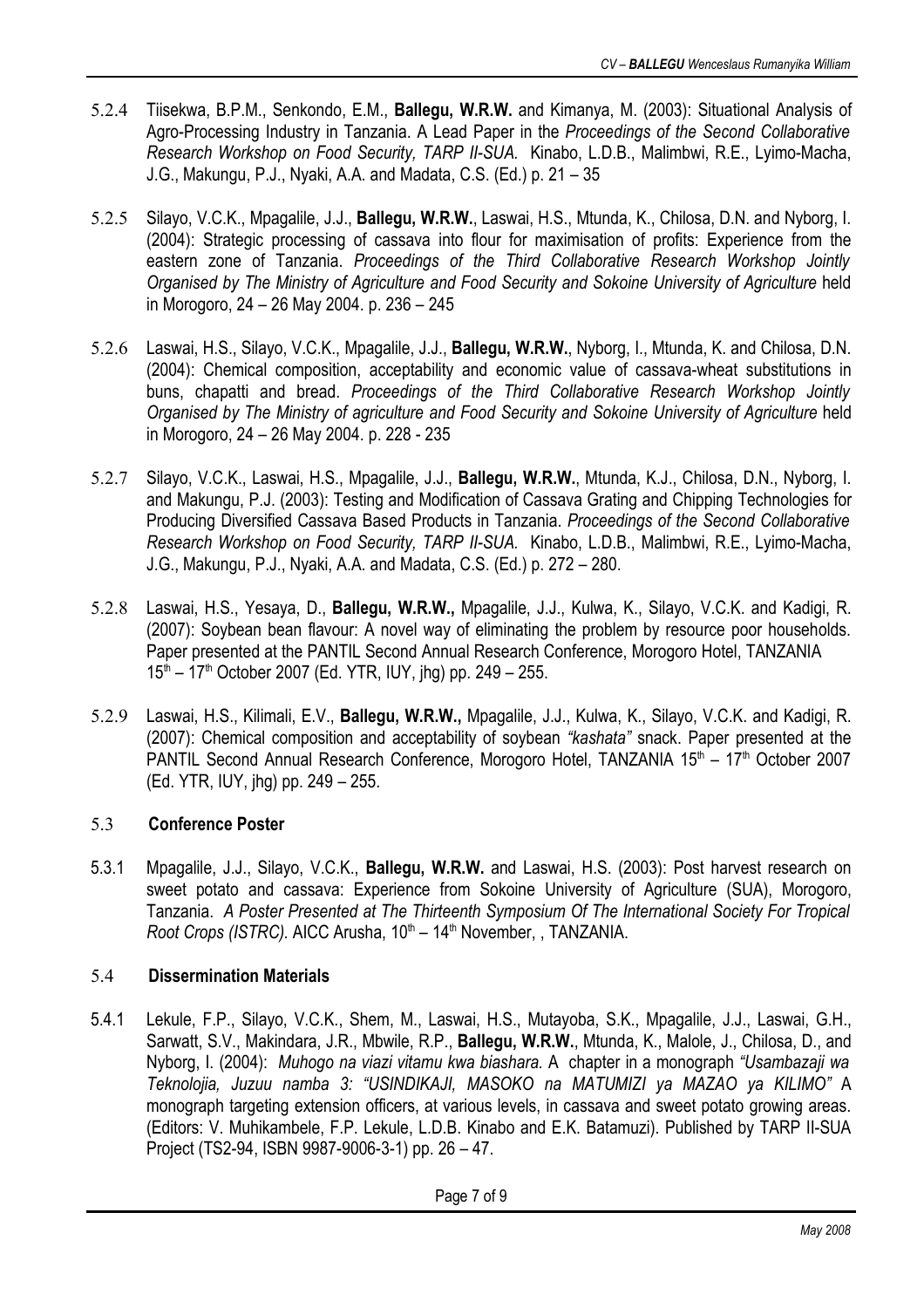- 5.4.2 Silayo, V.C.K., Laswai, H.S., Mpagalile, J.J., **Ballegu, W.R.W.**, Mtunda, K.J., Chilosa, D.N., Nyborg, I. and Makungu, P.J. (2004): *Usindikaji na matumizi ya muhogo: Muhogo ni chakula; muhogo ni pesa.* A booklet targeting extension officers at various levels and farmers in cassava growing areas. Published by TARP II-SUA Project (TS2 – 83; ISBN 9987 605 907) p. 33
- 5.4.3 Silayo, V.C.K., Laswai, H.S., Mpagalile, J.J., **Ballegu, W.R.W.**, Mtunda, K.J., Chilosa, D.N., Nyborg, I. and Makungu, P.J. (2003): *Usindikaji rahisi wa muhogo: Njia ya kuongeza uhakika wa chakula na pato la kaya.* A leaflet for farmers on simple cassava processing techniques. Published by TARP II-SUA  $(TS2 - 63)$ .
- 5.4.4 Silayo, V.C.K., Laswai, H.S., Mpagalile, J.J., **Ballegu, W.R.W.**, Mtunda, K.J., Chilosa, D.N., Nyborg, I. and Makungu, P.J. (2003): *Utunzaji rahisi wa viazi vitamu kwa ongezeko la uhakika wa chakula na pato la kaya.* A leaflet for farmers on simple sweet potato storage techniques. Published by TARP II-SUA  $(TS2 - 82)$ .
- 5.4.5 Laswai, H. S., Kulwa, K. B. M., **Ballegu, W. R. W.**, Silayo, V. C. K., Ishengoma, C. G., Makindara, J. A., Mpagalille, J. J. and Rweyemamu, C. L. (2005): *Soya kwa Lishe Bora – Virutubishi na Matayarisho yake kwa Mapishi Mbali Mbali.* SUA-NORAD FOCAL Programme (ISBN: 9987-422-28-4) p.18
- 5.4.6 Laswai, H.S., Rweyemamu, C.L., Kulwa, K.B., Silayo, V.C.K., Mpagalile, J.J., **Ballegu, W.R.W**. and Kadigi, R. (2007): *Soya na Kilimo, Usindikaji, Matumizi na Masoko yake:* Kabrasha kwa Wadau wa Zao la Soya. A bound training manual targeting farmers and end-users of soybean. p. 44

## 5.5 **Teaching Materials**

- 5.5.1 **Ballegu, W.R.W.** (1996): *Physics for Home Economics OHE 105.* A teaching compendium (Edited by Prof. C. Kiwanga) for first year distance-learning students pursuing BSc (Home Economics) at the Open University of Tanzania (OUT), **TANZANIA** p. 66 (bound)
- 5.5.2 **Ballegu, W.R.W.** (2003): *Food Processing Equipment and Control Systems FST 2204* A teaching compendium for second year students pursuing B.Sc. (Food Science and Technology) and students pursuing a Diploma in Food Science and Technology at Kigali Institute of Science, Technology and Management (KIST), **RWANDA.** p. 59 (bound)
- 5.5.3 **Ballegu, W.R.W.** (2003): *Food Packaging Materials FST 2205* A teaching compendium for second year students pursuing B.Sc. (Food Science and Technology) and students pursuing a Diploma in Food Science and Technology at Kigali Institute of Science, Technology and Management (KIST), **RWANDA.** p. 23 (bound)
- 5.5.4 **Ballegu, W.R.W.** and Mpagalile, J.J. (2007): *Basic Engineering Drawing and Communication FT 101* A teaching compendium for first year students pursuing B.Sc. (Food Science and Technology) at Sokoine University of Agriculture (SUA), **TANZANIA**. p. 29 (bound)
- 5.5.5 **Ballegu, W.R.W.** and Mpagalile, J.J. (2007): *Principles of Food Engineering-I FT 102* A teaching compendium for first year students pursuing B.Sc. (Food Science and Technology) at Sokoine University of Agriculture (SUA), **TANZANIA**. p. 45 (bound)
- 5.5.6 **Ballegu, W.R.W.** (2007): *Materials Science for Food Technologists FT 104* A teaching compendium for first year students pursuing B.Sc. (Food Science and Technology) at Sokoine University of Agriculture (SUA), **TANZANIA**. p. 50 (bound)